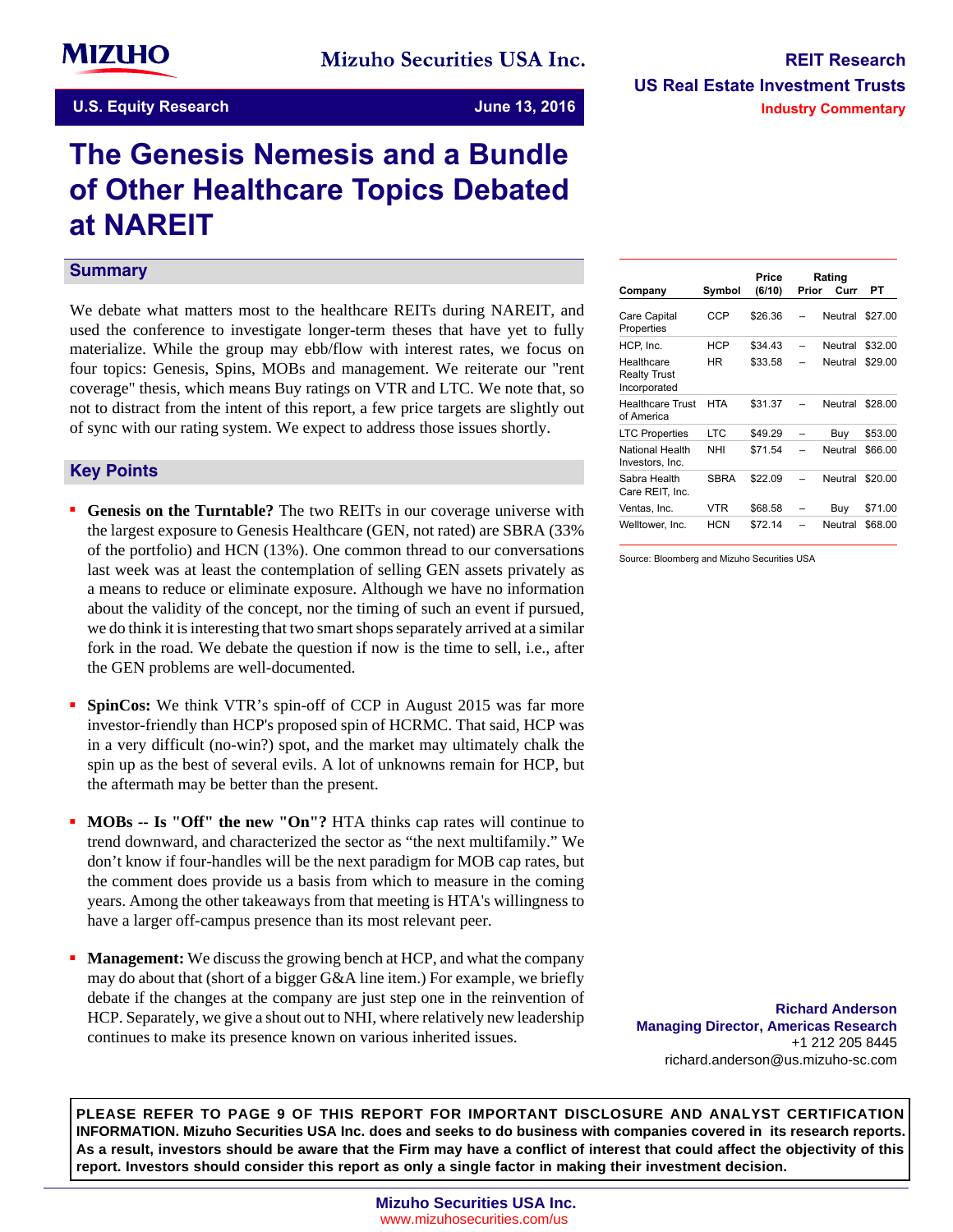

# **Important and Incremental Healthcare NAREIT Takeaways: Sticking with our Coverage Thesis**

We discuss below a few of the key healthcare themes and/or company-specific observations we took away from our NAREIT experience last week. Among them are: a) what the future holds for Genesis Healthcare (GEN) as an operator/tenant, b) our modestly-revised view of HCP's spin-off plan, c) a unique perspective from HTA on the future value of medical office buildings (MOBs), d) the new tweaks from the (still relatively new) NHI senior leadership team, and e) our personal view that public bickering does the sector no good. The bottom line is we are sticking with our "focus on rent coverage" thesis on the sector, which favors our Buy ratings for VTR and LTC (see our more comprehensive notes [here](https://msusa.bluematrix.com/sellside/EmailDocViewer?encrypt=a99d3ab7-966a-4d2b-a6bb-b5158537b908&mime=pdf&co=msusa&id=usaresearchdistributionlist@us.mizuho-sc.com&source=mail) and [here\)](https://msusa.bluematrix.com/sellside/EmailDocViewer?encrypt=c391daeb-1358-4101-bd93-6b2a6ff984d4&mime=pdf&co=msusa&id=usaresearchdistributionlist@us.mizuho-sc.com&source=mail). Meanwhile, while we remain in Neutral territory on the MOB REIT for valuation reasons only, we do expect the secular story to continue, and we like how the individual companies are distinguishing themselves from one another.

# *Is Genesis on the Turntable?*

The two REITs in our coverage universe with the largest exposure to GEN are SBRA (33% of the portfolio) and HCN (13%). One common thread to our conversations last week was at least the contemplation of selling GEN assets privately as a means to reduce or eliminate exposure. What is interesting is the contrast to the proposed spin of HCRMC by HCP (discussed below), which implied there was no reasonable market to sell those assets privately. For all of GEN's problems, it is in far better shape than HCRMC. So finding private buyers is at least logically possible. Here are our takes on both situations:

- **SBRA:** The company has stated in the recent past, and reiterated last week, the possibility of selling some of its non-core GEN assets as a means to dial down its exposure. Management quantified the possible dilutive impact in the \$0.10 to \$0.20 per share range. If that does come to fruition, we would expect the stock to knee-jerk down – SBRA's relatively low trading liquidity leaves it open to wide daily swings in performance, and we believe the initial reaction would be negative. However assuming the price was right, it could also be the correct thing to do with a long-term perspective. So we will keep an eye on this issue as it unfolds.
- **HCN:** Management is strongly against a spin-off of its GEN exposure, although with two such deals already completed (VTR's spin of CCP) or announced (HCP's proposed spin of HCRMC), we think that window was effectively closed anyway. Regardless, we think selling at this point would be far more investor-friendly if executed effectively, although there is no guarantee of a positive outcome from either a pricing or timing perspective. HCN estimates its GEN portfolio is being valued at an implied cap rate of between 14% and 20%+. Hypothetically speaking, if it is able to execute a sale of some or all of its GEN assets in the single digit cap rate range, that would be a win in our view.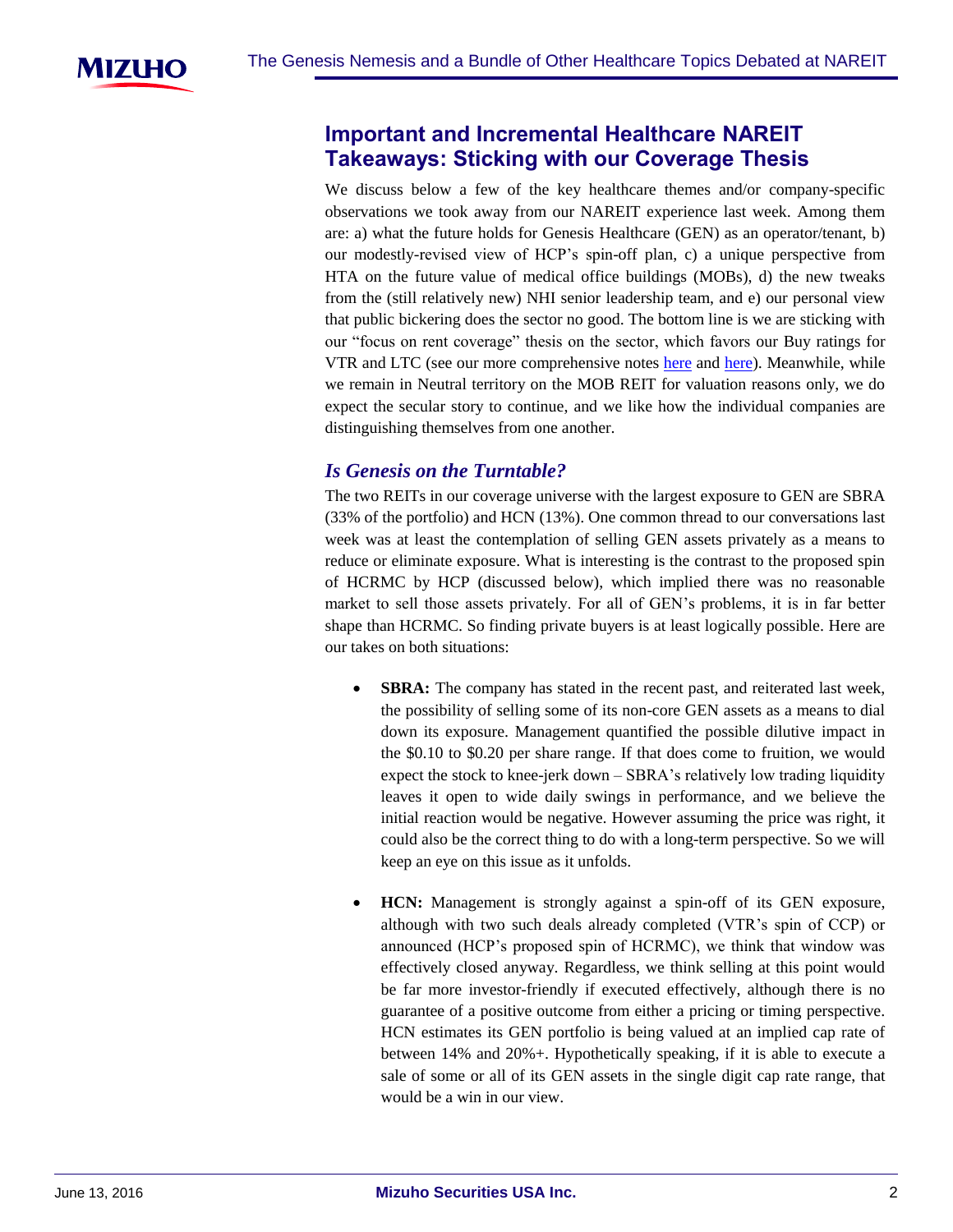

In both cases, we emphasize that there is no certainty of anything happening, and we have no specific sense of a timeline if/when some GEN assets are sold. But we do think it is interesting that two very thoughtful shops are discussing a similar option. So maybe there is some validity to it.

#### A Counterpoint Comment

In the event selling GEN assets turns out to be the path taken in some form, the counterpoint may be that management is being reactive rather than proactive. It is rarely a good thing to "cut bait" after a situation has already gone bad – bailing out at an inopportune time. We see VTR's spin of CCP being early and forward-thinking by handing it off to a dedicated team to focus all of its attention.

That being said, GEN has a chance of going from bad to worse (at least in the intermediate term.) Bundling programs are just in their infancy, and that says nothing about the risk of the preliminary DOJ investigation that GEN disclosed in its public filings. So we are neutral on this debate, but we thought it relevant to include it in the conversation nonetheless.

# *HCR ManorCare Spin may be the Lesser of the Other Evils?*

There is no question in our mind that VTR's spin-off of CCP in August 2015 was far more investor-friendly than HCP's proposed spin of HCRMC (plus other SNF assets). As we have stated in the past, we think VTR was operating from a position of strength whereas HCP had its back against the wall. It is true CCP inherited some question marks in the form of impending vacancies, weak same store optics related to previous rent cuts, and about \$300mm of purchase options over the next three years. But at least VTR shareholders were given a security that was immediately tradable – they could have gotten out in August if they wanted to, with minimal pain. The same can't be said about HCRMC, at least as we see it today. Investors will receive a stock where the first order of business will likely be a rent cut (we have estimated a 35% reduction, see that note [here\)](https://msusa.bluematrix.com/sellside/EmailDocViewer?encrypt=0ab18f86-e22d-4204-b3a7-076f7fa4f09a&mime=pdf&co=msusa&id=usaresearchdistributionlist@us.mizuho-sc.com&source=mail), and there may be no window to get out of that stock without suffering a major loss.

However, HCP was in a very tough spot, and we offer these balanced thoughts:

- As we stated when it made the first rent cut in April 2015 (see that note [here\)](https://msusa.bluematrix.com/sellside/EmailDocViewer?encrypt=6525848b-118b-4d45-a0d2-d8aba337dbb9&mime=pdf&co=msusa&id=richard.anderson@us.mizuho-sc.com&source=mail), we didn't think the company went far enough – and that thesis is now proving itself out.
- But the past is the past, and while the proposed spin is far from perfect and could possibly leave a lingering bad taste in the mouths of some investors, we also think "RemainCo" will be in a much better position than "Legacy HCP". An over-exposure to senior housing operator BKD will be the main challenge, but that appears much more benign relative to HCRMC.
- We also think the expectations are so low right now regarding the tradability of the spin-off that even the slightest indication of the reality exceeding the expectation could help shepherd the process along.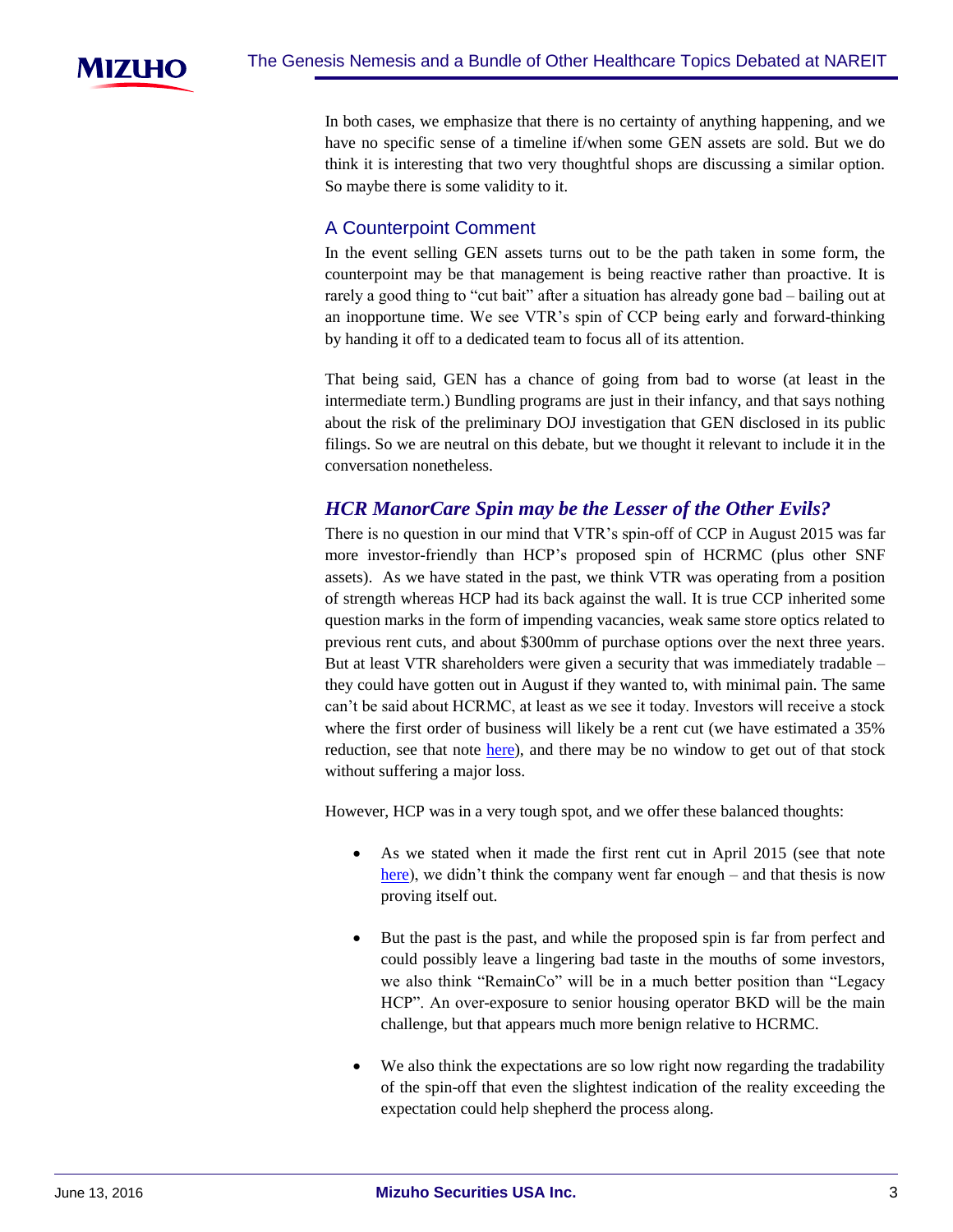

So while we are not anointing the HCRMC spin-off as a positive consideration at any level of thought, we do think markets are generally forgetful, and the long-term outcome could work out okay. We are expecting more details on the spin transaction when HCP files its Form 10, possibly within the next few days.

# *More on HCP – A Comment on Management*

Beyond the HCRMC issue, we note that HCP has successfully amassed an extremely strong bench of talented executives, particularly with the addition of incoming CFO Tom Herzog joining CIO Justin Hutchens and current CEO Lauralee Martin. Executive Chairman Mike McKee, who will also have day-to-day involvement, stated that the company will communicate a management game-plan in the Fall. The objective will be to address this high-class problem of having several CEO-quality people under the same roof – the overriding message will be to "make everyone happy" (should we be watching the G&A line?).

**Here's a thought:** Post-spin, maybe there is another layer of restructuring/divisions in the future? MOBs, life science and senior housing will make up the vast majority of RemainCo. Crazier things have happened, but maybe the spin is just step one in a multi-tiered process to unlock value.

# *MOBs: The "Next Multifamily"*

Turning to MOBs and HTA specifically, management thinks cap rates will continue to trend downward (assuming no material change to the interest rate environment) – calling the sector "the next multifamily." We found that an interesting observation, as long as HTA wasn't talking about the deceleration of same store growth that the apartments are feeling now (he wasn't). We don't know if four-handles will be the next paradigm for MOB cap rates, but the comment does provide us a basis from which to measure in the coming years.

#### Is Off the new On?

Separately, we think CEO Scott Peters deserves some credit for putting his somewhat contrarian view out there that HTA will pursue off-campus assets as a part of the company's ongoing strategy. He isn't necessarily alone (both HCN and VTR maintain an off-campus focus), and this has already been a part of the HTA gameplan (i.e., more formalized now). And the cynic may say off-campus is a necessary condition for HTA to continue to communicate 6%+ acquisition cap rates.

Regardless of where investors and analysts come out on this issue, we think fully offcampus (meaning a significant distance from the area hospital) could be 30% to 35% of the HTA portfolio on a steady-state basis. This also stands in contrast to its key rival, HR, where on-campus (or very close) is currently over 80% of its portfolio, and growing. Contrasting itself to a company that has been in the business much longer does require some bravado and commitment, and we like the concrete nature of HTA's conviction. Time will be the judge but here are our broad take on this: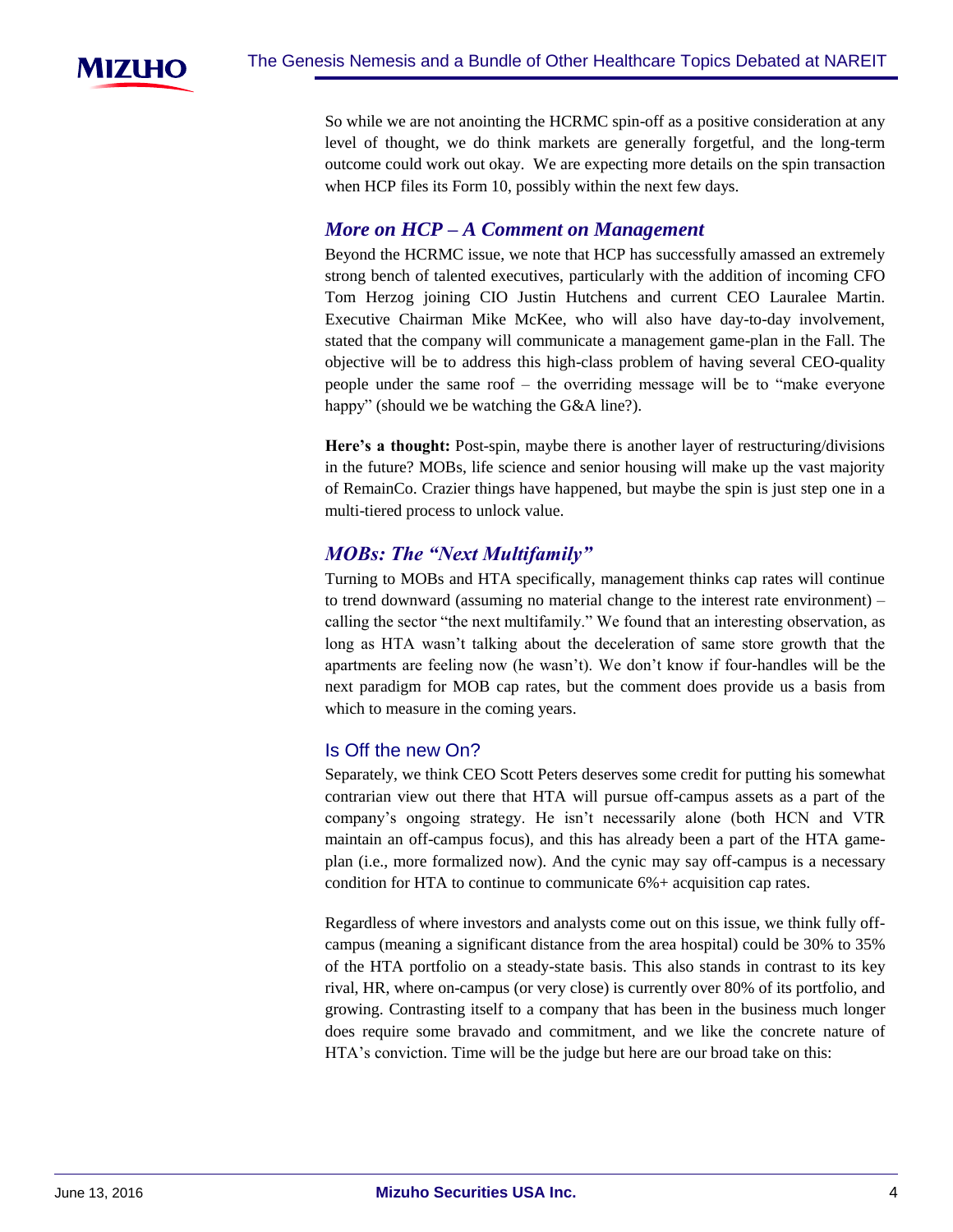

- **Contrasting Styles:** We think it is good thing for investors to have choices within the confines of a relatively small universe of MOB-centric REITs. Whether it is the on- versus off-campus issue, or development, or cost of capital considerations, the investment strategies between the three (including DOC, which we don't cover) are different. Contrasts in style create a healthy investment landscape from which to choose; a good thing, in our view.
- **It Comes Down to One Word: "Convenience".** We see the individual on versus off campus strategies being a focus on convenience, either for the doctors or the end-user patients. We think specialty practices or even imaging services may be best positioned on-campus (convenience for the healthcare provider), whereas primary care, surgery centers or pediatrics (to name a few) may be better located out in the community – convenience for the patients. Either way, the marginal opinion on how to best position an MOB platform adds to the healthy debate, in our view.

#### The Ground Lease Debate

HTA is also on the lookout for fee-simple ownership rather than ground-leased arrangements, with nirvana (in its eyes) being fee-simple and on-campus. For example, its three Forest Park assets (which have now been sold – thank you SBRA) are on-campus and not subject to ground leases. The company thinks the market will eventually attribute higher value to fee-simple over time, regardless of its location, and maybe in the form of a 50bps lower cap rate. For now, the transaction market makes no material distinction in HTA's view.

We investigated this issue beyond management's comment in our meeting, and provide these additional observations:

- **A Rare Find:** The combination of on-campus and no ground lease is the exception, and clearly great if you can get it. To put that into context, for the 66% of the HR portfolio that is actually on campus (and not "adjacent), about 11% is sans a ground lease (i.e., 55% have ground leases).
- **Other Restrictions:** Usually on-campus assets have deed restrictions that exercise some control over the building's tenancy, although HTA has no medical tenant restrictions at the (soon-to-be former) Forest Park campuses. However, the lack of a ground lease would always preclude the loss of the asset when the ground lease expires, and that the core advantage of a feesimple arrangement in our opinion.

The bottom line is the most important factor for any MOB asset, ground leased or not, is the quality of the hospital – and its ability to compete in a changing environment for healthcare delivery. Any nuances behind that consideration represent rounding-error gravy, in our view.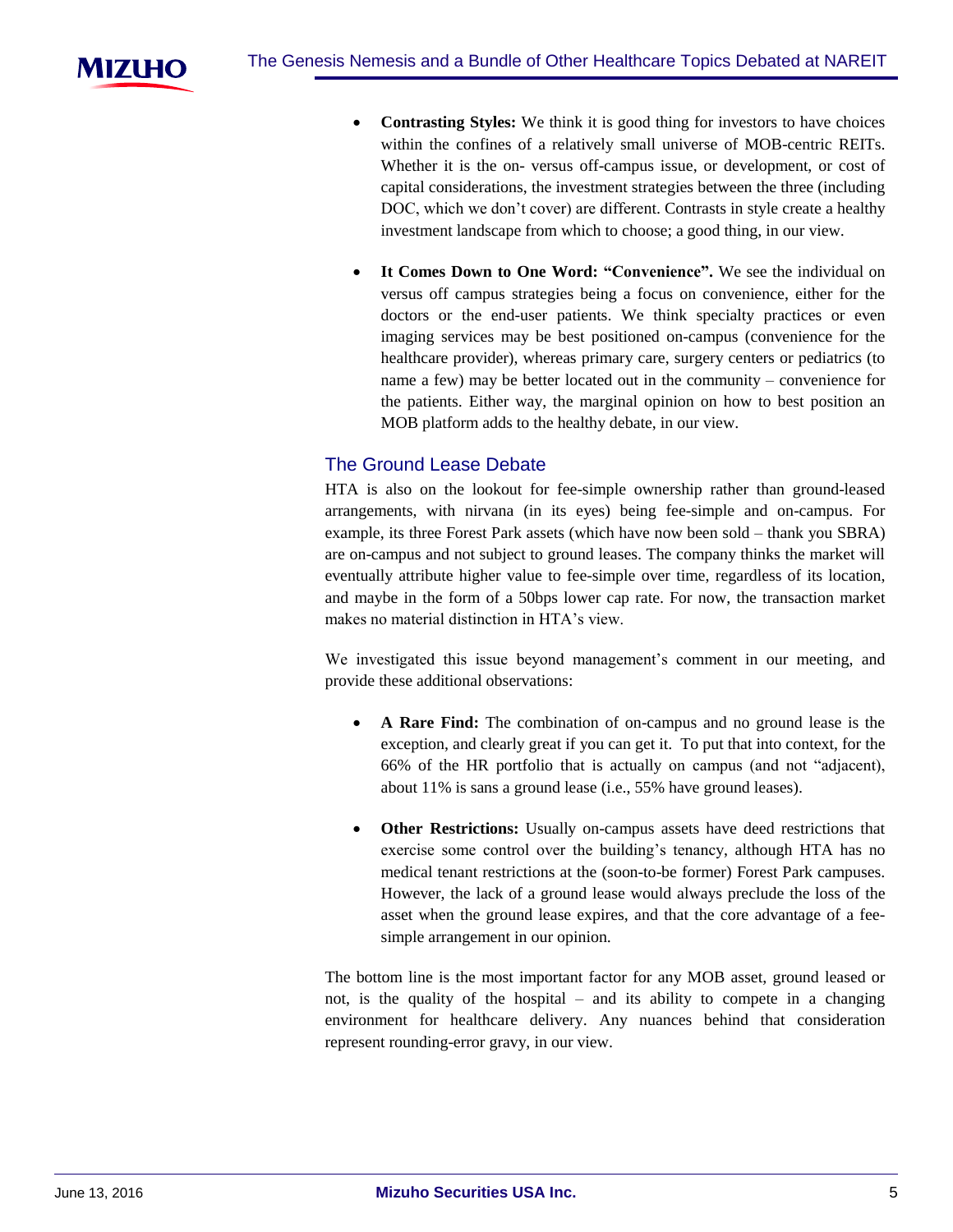

#### *The Tennessee Tweaker*

Our meeting with NHI was a continuation of a recurring theme – CEO Eric Mendelsohn calling it as he sees it. Often when a new CEO takes over, he/she toes the line in terms of how the company was being run under the previous leadership. Former CEO Justin Hutchens left NHI in good shape, but we continue to like Eric's willingness to tweak the system. This has included the following:

- **LTC Shares:** The company previously converted its LTC preferred stock and sold much of the common stock in late 2015. As of 1Q16, NHI owned 1.3 million LTC shares. The conversion of the preferred itself was a departure from the previous leadership's game-plan, but the amount and timing of the stock sales have thus far avoided the need for a special dividend (which was one of the reasons the company continued to own the preferred stock in the first place). While no detail was given regarding midquarter activity, we expect some of the remaining LTC stock has been, or will be sold, by the time NHI reports in early August. NHI has been clear that selling LTC shares is a first priority in terms of capital-raising, and LTC stock has performed well. So we are just connecting logical dots here.
- **Bickford Purchase Options Exercised:** NHI also reversed course from previous leadership when it exercised its purchase options on five of the six that were outstanding (the sixth option was ripped up). And in an interesting twist, the five are not included in the 32 properties housed in the RIDEA/JV structure. At 93% occupied, management concluded there was not enough upside in the five to contribute them to an operating model, so those assets will be subject to a triple-net structure. We view this as another thoughtful approach to an issue that has been outstanding for a while. The decision to exercise the purchase options now was at least two-fold: a) the options were in the money, and b) debt was coming due on the assets – both opportunities for NHI. We would also note that the transaction WAS contemplated in 2016 guidance.
- **Mezzanine Strategy:** With less than \$50mm invested in mortgages, NHI has some room to grow its debt platform. We can see it pursuing the skilled nursing (SNF) business not through equity investments, but rather through a participation in the capital stack for other buyers. For example, NHI could piggy-back through investing in mezzanine debt – earning itself a doubledigit (albeit short-term) return, and a sideline approach as the postacute/SNF issues work themselves out.
- **Monitoring Holiday:** When it considers the entirety of its portfolio, the Holiday exposure (16% of the portfolio) ranks as NHI's number 1 concern. That has to do with the multiple leadership changes at Holiday, and the uncertainty that comes with that – very thin rent coverage of just over  $1x$ doesn't help either. NHI has traveled to Portland, OR to meet with Holiday, and did a deep dive into the new organizational structure, etc. It came back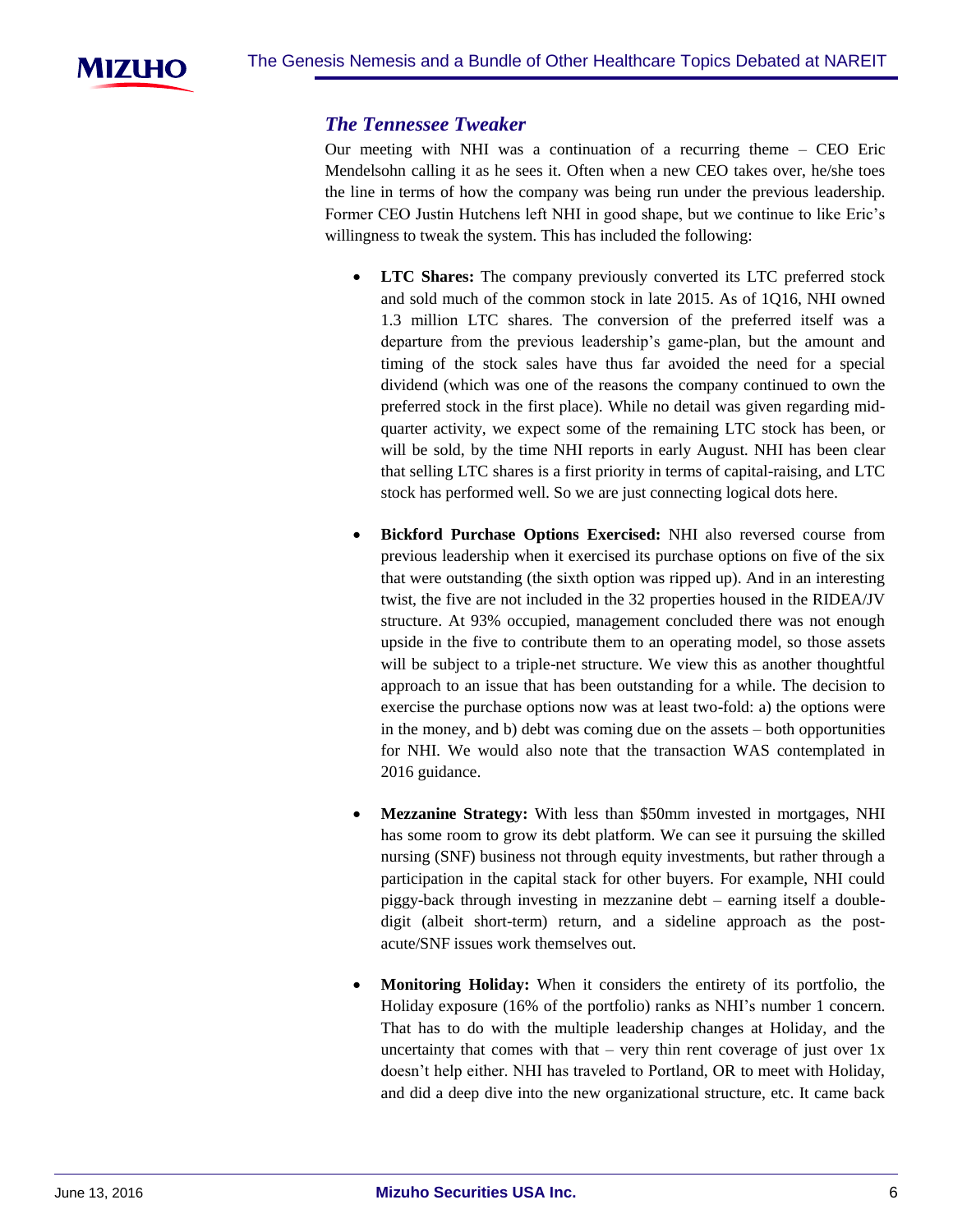

feeling incrementally better, but question marks remain that only time will resolve. Further, with several REITs owning a slice of Holiday assets, there is some risk that a rent waiver for one will impact others. So while the Holiday situation is far from ideal, we do like that NHI is not sitting idly by hoping for the best.

# *The Multifamily Way*

Finally, while not every healthcare REIT is participating in public (or semi-public) bad-mouthing of their peers, and the intention of this note is not to point fingers, we think the sector should take a page from the multifamily REIT sector. There, management teams are publicly cordial with one another – a complementary environment that acknowledges that the fortunes or shortcomings of one company are generally contagious from a stock performance perspective. In its most basic form, we understand the multifamily CEOs regularly dine together, including once a year as a full group, while the investor relations departments coordinate earnings season such that companies don't have conflicting conference calls. There are clearly differences between the multifamily REITs (e.g., suburban vs. urban, high-barrier vs. low-barrier, balance sheet structures, etc.), and we assume internal debates are far less polite when companies take their own corners. But we think the public perception of the sector, on this issue alone, presents as one of strength and confidence – do your job and let the market make the determination.

To the contrary, some healthcare REITs are using public channels to disparage their peers, and while it creates interesting theater, we haven't heard from a single investor that finds it even remotely useful. We understand the natural instinct of competition, and we appreciate the spirit of the motivation. But we also think it does the sector virtually no good to waste time and effort talking about any other company but their own. Each of the healthcare REITs we cover have unique platforms and strategies to offer investors, some that are truly extraordinary. We think inter-company bickering is at least unnecessary and defensive-sounding, and at most, value-destructive.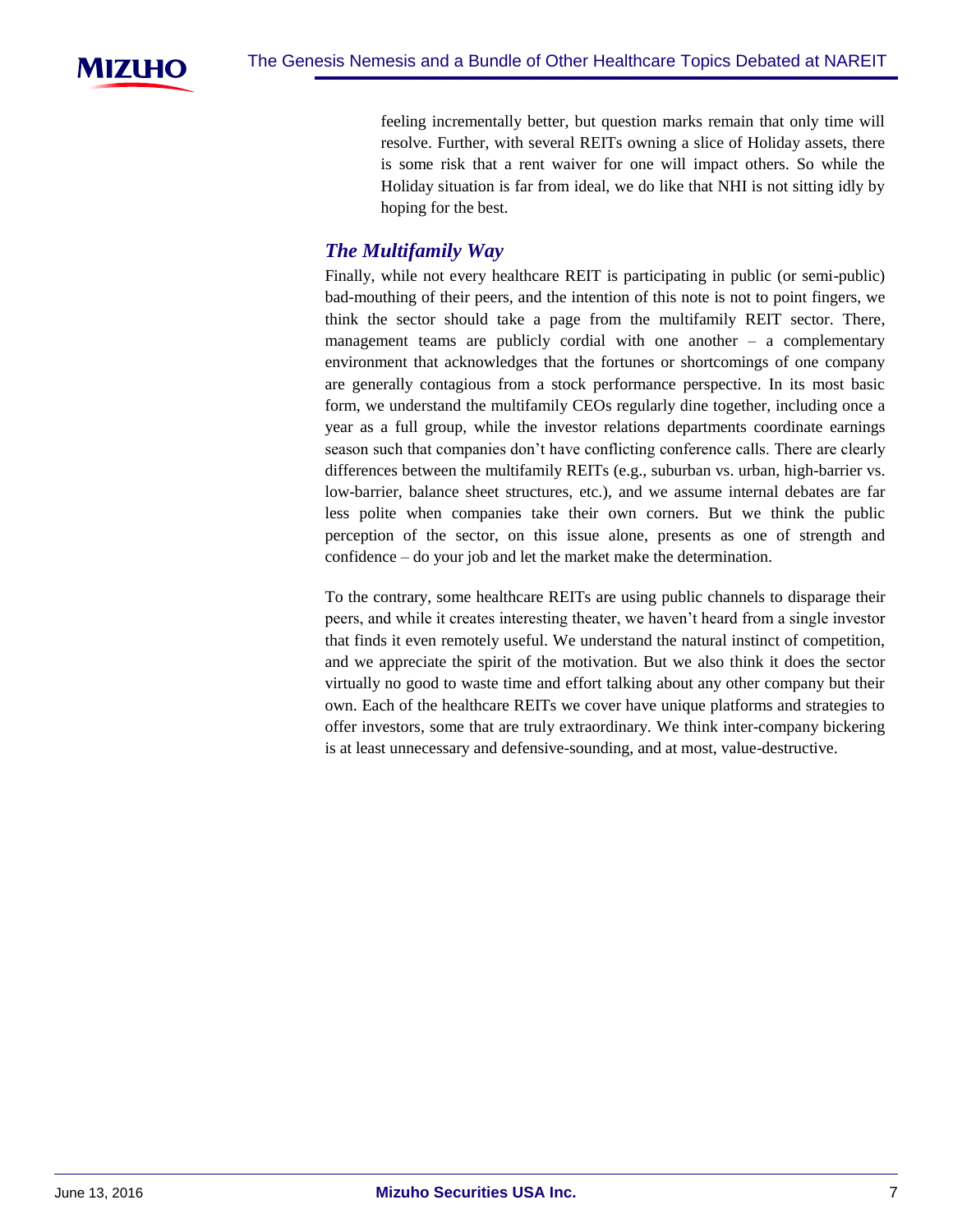

# **Price-Target-Calculation-and-Key-Risks**

#### *Care Capital Properties*

Our price target is based on an 10x our 2016 AFFO estimate which is a discount to its immediate peers. Should bundling programs and other regulatory forces negatively impact the business of nursing homes, our price target may not be achieved.

# *HCP, Inc.*

Our price target is based on a range around 12x our 2016 AFFO estimate. To the extent the company's exposures to HCRMC and other troubled tenants cause more problems than we expect, our price target may not be achieved.

# *Healthcare Realty Trust Incorporated*

Our price target is based on a 5% range around 20x our 2016 AFFO estimate. Should the company's same store growth fail to maintain its historic pace of performance, our price target may not be achieved.

# *Healthcare Trust of America*

Our price target is based on a 5% range around 19x our 2016 AFFO estimate. If the company's active investment platform result in weaker than expected performance in future periods, our price target may not be achieved.

# *LTC Properties*

Our price target is based on a 5% range around 18x our 2016 AFFO estimate. To the extent the regulatory environment negatively impacts rent coverages in the company's skilled nursing portfolio, our price target may not be received.

#### *National Health Investors, Inc.*

Our price target is based on a 5% range around 15x our 2016 AFFO estimate. Should senior housing development negatively impact the company's RIDEA growth prospects, our price target may not be achieved.

#### *Sabra Health Care REIT, Inc.*

Our price target is based on a 10% discount to our current NAV estimate. If the company encounters difficulty finding investments that meet its quality and growth criteria, our price target may not be achieved.

# *Ventas, Inc.*

Our price target is based on a 5% range around 19x our 2016 AFFO estimate. Should the company's fast pace of investment activity result in some missteps given the numerous moving parts, our price target may not be achieved.

#### *Welltower, Inc.*

Our price target is based on a 5% range around 17x our 2016 AFFO estimate. If the company's significant exposure to the RIDEA structure results in declining same store prospects in the face of new supply growth, our price target may not be achieved.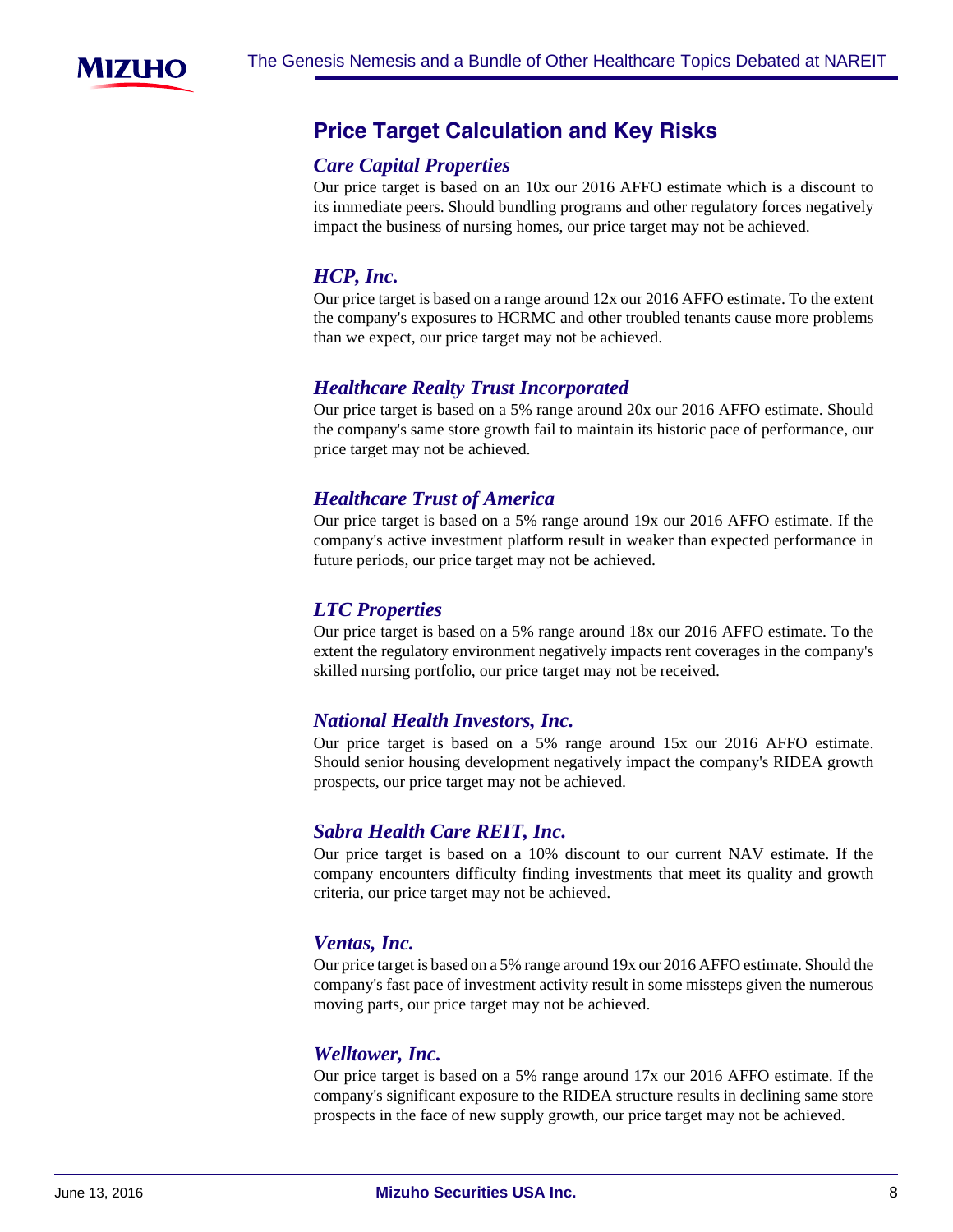

#### **Companies Mentioned (prices as of 6/10 )**

GENESIS HEALTHCARE INC (GEN- Not Rated)

#### **IMPORTANT DISCLOSURES**

The disclosures for the subject companies of this report as well as the disclosures for Mizuho Securities USA Inc. entire coverage universe can be found at<https://msusa.bluematrix.com/sellside/Disclosures.action>or obtained by contacting [EQSupervisoryAnalystUS@us.mizuho-sc.com](mailto:EQSupervisoryAnalystUS@us.mizuho-sc.com) or via postal mail at Equity Research Editorial Department, Mizuho Securities USA Inc., 320 Park Avenue, 12th Floor, New York NY, 10022.

#### **Ownership Disclosures and Material Conflicts of Interest or Position as Officer or Director**

None

#### **Receipt of Compensation**

Mizuho Securities USA Inc. and or its affiliates makes a market in the following securities: HCP, Inc., Healthcare Realty Trust Incorporated, Healthcare Trust of America, LTC Properties, National Health Investors, Inc., Ventas, Inc., Welltower, Inc. and GENESIS HEALTHCARE INC

Mizuho Securities USA Inc. and or its affiliates has received compensation for investment banking services for LTC Properties in the past 12 months.

Mizuho Securities USA Inc. and or its affiliates has managed or co-managed a public offering of securities for LTC Properties in the past 12 months. The compensation of the research analyst writing this report, in whole or part, is based on MSUSA's annual revenue and earnings and is not directly related to any specific investment banking compensation. MSUSA's internal policies and procedures prohibit research analysts from receiving compensation from companies covered in the research reports.

#### **Regulation Analyst Certification (AC)**

I, Richard Anderson, hereby certify that the views expressed in this research report accurately reflect my personal views about any and all the subject companies. No part of my compensation was, is or will be, directly or indirectly, related to the specific recommendations or views expressed in this research report.

#### **Rating Definitions**

Mizuho Securities USA investment ratings are based on the following definitions. Anticipated share price change is based on a 6- to 12-month time frame. Return expectation excludes dividends.

| Buv:          | Stocks for which the anticipated share price appreciation exceeds 10%.                      |
|---------------|---------------------------------------------------------------------------------------------|
| Neutral:      | Stocks for which the anticipated share price appreciation is within 10% of the share price. |
| Underperform: | Stocks for which the anticipated share price falls by 10% or more.                          |
| RS:           | Rating Suspended - rating and price objective temporarily suspended.                        |
| NR:           | No Rating - not covered, and therefore not assigned a rating.                               |

#### **Rating Distribution**

| (As of 6/10)        | % of coverage | IB service past 12 mo |
|---------------------|---------------|-----------------------|
| Buy (Buy)           | 47.06%        | 36.46%                |
| Hold (Neutral)      | 51.47%        | 24.76%                |
| Sell (Underperform) | 1.47%         | 33.33%                |

For disclosure purposes only (NYSE and FINRA ratings distribution requirements), our Buy, Neutral and Underperform ratings are displayed as Buy, Hold and Sell, respectively.

For additional information: Please log on to <http://www.mizuhosecurities.com/us> or write to Mizuho Securities USA, 320 Park Ave, 12th FL, New York, NY 10020.

#### **Disclaimers**

This report has been prepared by Mizuho Securities USA Inc. ("MSUSA"), a subsidiary of Mizuho Securities Co., Ltd. ("MHSC"), solely for the purpose of supplying information to the clients of MSUSA and/or its affiliates to whom it is distributed. This report is not, and should not be construed as, a solicitation or offer to buy or sell any securities or related financial products.

This report has been prepared by MSUSA solely from publicly available information. The information contained herein is believed to be reliable but has not been independently verified. MSUSA makes no guarantee, representation or warranty, and MSUSA, MHSC and/or their affiliates, directors, employees or agents accept no responsibility or liability whatsoever as to the accuracy, completeness or appropriateness of such information or for any loss or damage arising from the use or further communication of this report or any part of it. Information contained herein may not be current due to, among other things, changes in the financial markets or economic environment. Opinions reflected in this report are subject to change without notice.

This report does not constitute, and should not be used as a substitute for, tax, legal or investment advice. The report has been prepared without regard to the individual financial circumstances, needs or objectives of persons who receive it. The securities and investments related to the securities discussed